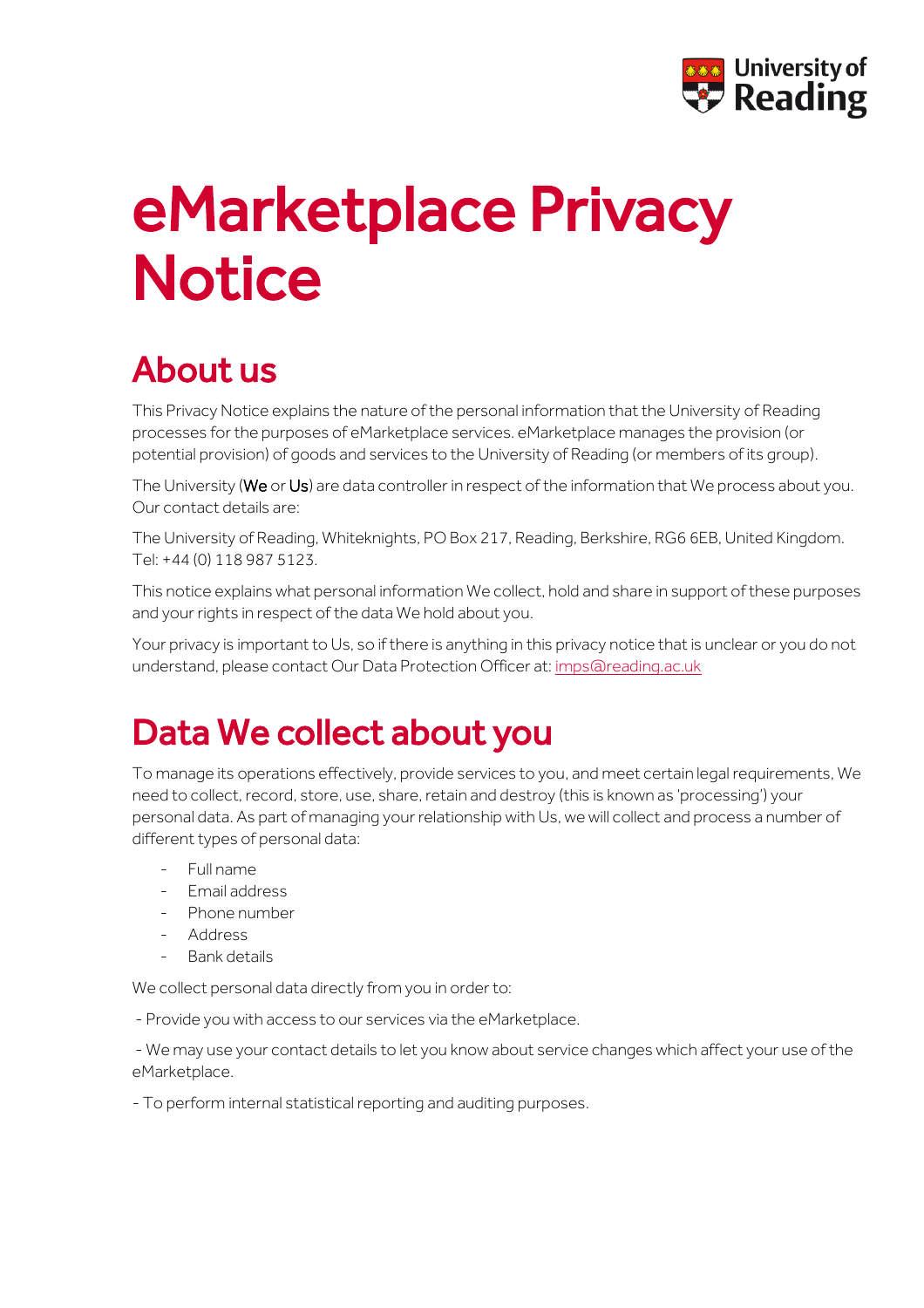## Our lawful basis for uses of your data

Under data protection laws We must have a legitimate and lawful basis for processing your personal data. There are several lawful grounds within data protection law that apply to the different data that We are processing, and these are explained here:

Data collected as part of your registration, or to facilitate your usage of the eMarketplace will be necessary for the purposes of entering into, or the performance of, a contract or agreement to deliver procurement services.

#### Who We share your data with

We will be required to share limited personal information as part of our statutory obligations with the Southern Universities Purchasing Consortium (SUPC).

The University of Reading is a member of the SUPC which is a leading provider to the higher education sector of high-quality, innovative procurement services, and any supplier spend data that we provide to SUPC is used strictly for analysis for the University of Reading's use only, and this data is not shared with any other suppliers or organisations.

We are required to share supplier name and overall spend data to the SUPC. In many cases this will not be personal data, but organisation or company name, however, in the case where an organisation or company name is a personal name (for example, in the case of sole traders), this information will be shared.

We do not supply further personal data to third parties outside the University of Reading without your explicit consent unless required to do so by law.

## Retention of your data

Membership data and supporting documentation you provide to Us for managing your membership is retained for the period of your membership with Us and in line with our record retention schedule. We will store your contact details beyond this point if you have opted-in to receive further communications about the services We offer and until the point that you unsubscribe from those communications.

In some circumstances We may anonymise your personal data (so that it can no longer be associated with you) for research or statistical purposes, in which case We may use this information indefinitely without further notice to you.

#### How We protect your data

Your personal information is stored securely within the University and our staff are trained about the secure handling of personal information. We may also use third party providers to deliver our services, such as externally hosted database, software or cloud providers. Where we do this, We have measures and terms in place with those providers to ensure that they also protect your data.

## Keeping your information up to date

The accuracy of your information is important to us. You can update your information, including your address and contact details, at any time by contacting [procurement@reading.ac.uk](mailto:procurement@reading.ac.uk)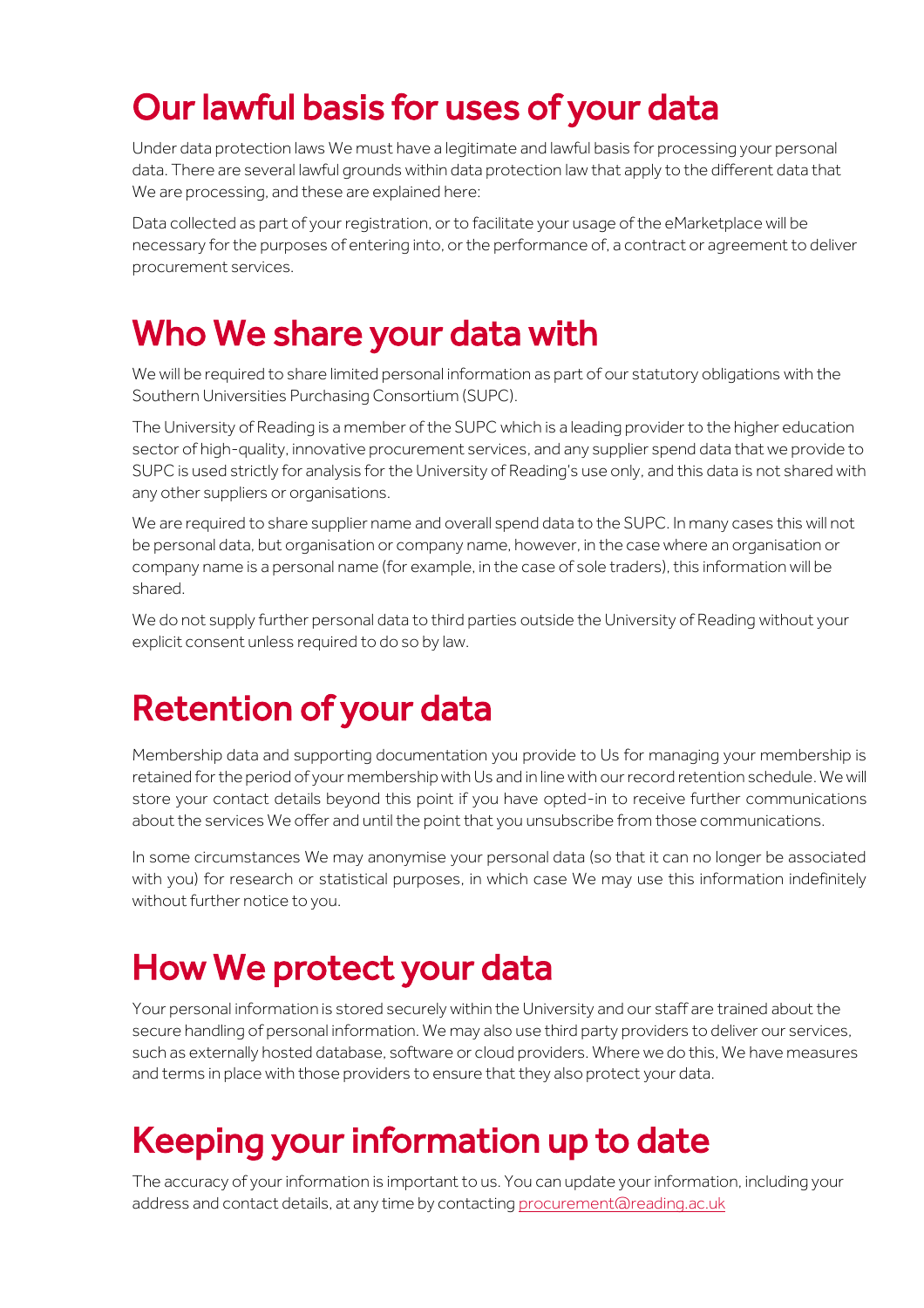# Your rights

Under data protection law you have the right to:

- Withdraw your consent where that is the legal basis of our processing
- Access your personal data that We process
- Rectify inaccuracies in personal data that We hold about you
- Be erased, that is your details to be removed from systems that We use to process your personal data
- Restrict the processing in certain ways
- Obtain a copy of your data in a commonly used electronic form; and
- Object to certain processing of your personal data by us

Please see th[e ICO website](https://ico.org.uk/for-organisations/guide-to-data-protection/guide-to-the-general-data-protection-regulation-gdpr/individual-rights/) for further information on these rights.

If you would like to exercise your rights, or have any concerns regarding how We have handled your personal information, please contact our Data Protection Office a[t imps@reading.ac.uk.](mailto:imps@reading.ac.uk)

Some rights are dependent on the lawful basis for processing your information. If We have legitimate grounds to not carry out your wishes, these will be explained to you in response to your request.

You also have the right t[o complain](https://ico.org.uk/make-a-complaint/) to the Information Commissioner's Office.

#### Questions about this Notice

If there is anything in this notice that you are unclear about, please contact our Data Protection Officer, who shall be happy to answer any queries you may have concerning this privacy notice or the way in which We process your personal data.

By mail:

University of Reading

Information Management & Policy Services

Whiteknights House

Shinfield Road

Whiteknights

Reading

RG6 6UR

UK

By email[: imps@reading.ac.uk](mailto:imps@reading.ac.uk)

By phone: 0118 378 8981

[Complaints](https://ico.org.uk/make-a-complaint/) can be referred to the Information Commissioner's Office, the independent body who oversee Data Protection compliance in the UK.

#### Changes to this Notice

We keep our privacy notice under regular review to ensure best practice and compliance with the law. This privacy notice was last updated on 04/05/2022.